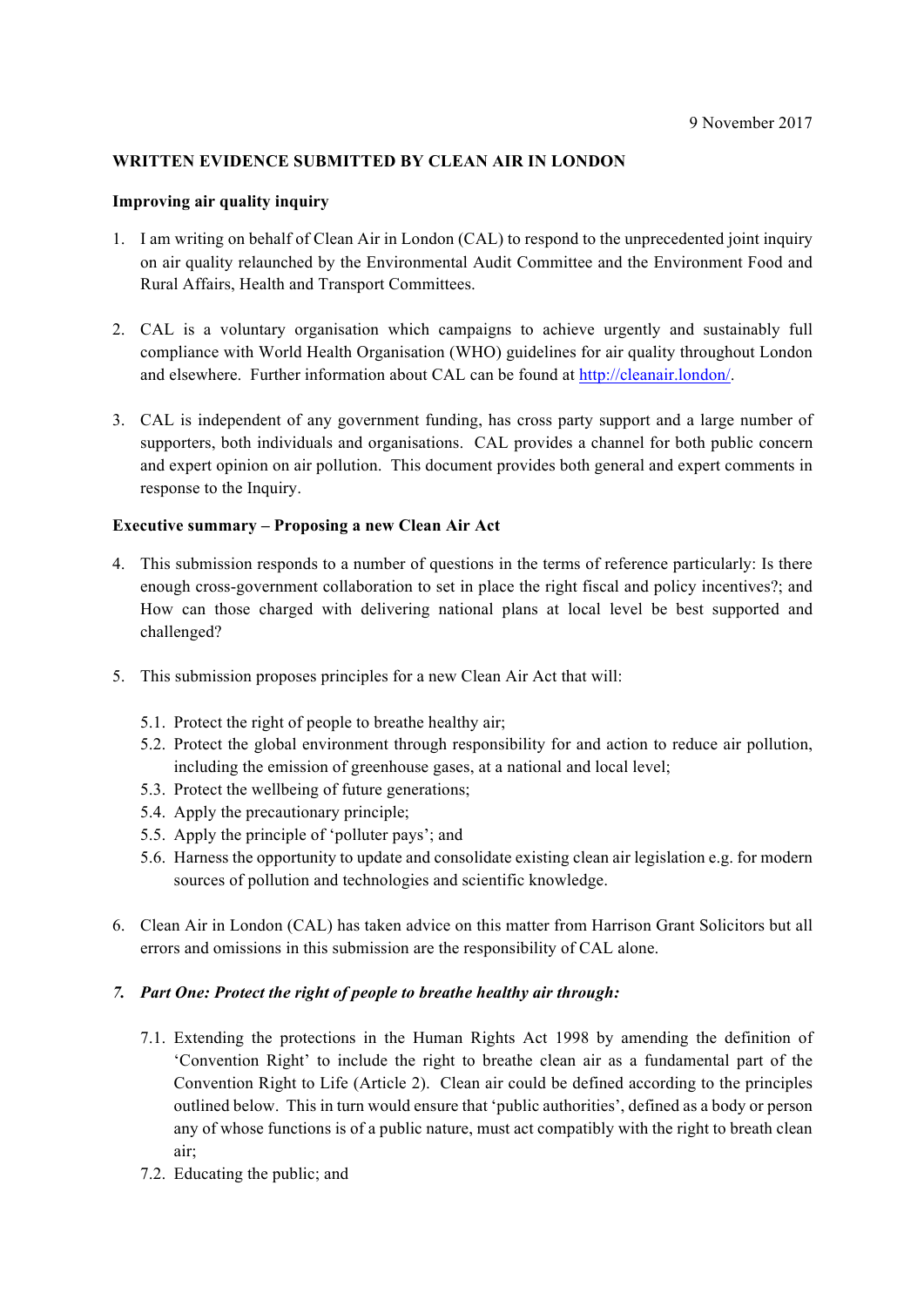7.3. Ensuring that legal aid is available for the enforcement of the right to life.

## *8. Part Two: Protect the global environment through responsibility for and action to reduce air pollution, including the emission of greenhouse gases, at a national and local level through:*

#### *8.1. Setting and updating limits by:*

- 8.1.1.Providing that limits must be set which protect public health, welfare and the environment. Limits on concentrations would be science based and follow the precautionary principle;
- 8.1.2.Implementing UK targets under the Gothenburg Protocol, covering transboundary pollution, the National Emissions Ceiling Directive and the Paris Agreement;
- 8.1.3.Adopting national limits and objectives based on WHO guidelines; and
- 8.1.4.Providing the mechanism to incorporate stricter limits, where that is necessary, to reflect new information about pollutants or new information about the potential of interactions of more than one pollutant to pose more severe risks than each individually.

### *8.2. Enforcing limits by:*

- *8.2.1.Introducing a duty for urban government at local level to:*
	- 8.2.1.1. Declare Air Quality Action Areas (AQAA) where WHO guidelines are not met (and review these annually) where the following emission requirements would apply;
	- 8.2.1.2. Mechanisms for banning or charging vehicles entering the AQAA or providing incentives;
	- 8.2.1.3. Set emission limits e.g. non-road mobile machinery, gas boilers, standby diesel generators (and restrict their use), zero emissions for new buildings and technologyneutral limits for combined heat and power plant;
	- 8.2.1.4. Prohibit the burning of solid fuel;
	- 8.2.1.5. Prohibit certain types of vehicle/emissions;
	- 8.2.1.6. Prohibit vehicle engine idling; and
	- 8.2.1.7. Consider costs and time of enforcement, exemptions and penalties, feasibility and periodic review.
- *8.2.2.Enhancing the role of the Environment Agency (including duties, powers and additional resources) to include:*
	- 8.2.2.1. A duty to collect and publicise accurate information on air pollution, including its effect on people, sub-populations and ecosystems;
	- 8.2.2.2. The duty to set standard and limits in accordance with the Act;
	- 8.2.2.3. The power to enforce limits, or require local authorities to enforce them;
	- 8.2.2.4. Powers and duties to ban emissions at source, including emissions caused by planes, vehicles, buildings, shipping and power stations where those emissions would cause or contribute to unlawful concentrations, or exceed targets for greenhouse gases; and
	- 8.2.2.5. The duty to review the regulation of indoor air and the power to introduce measures to control it.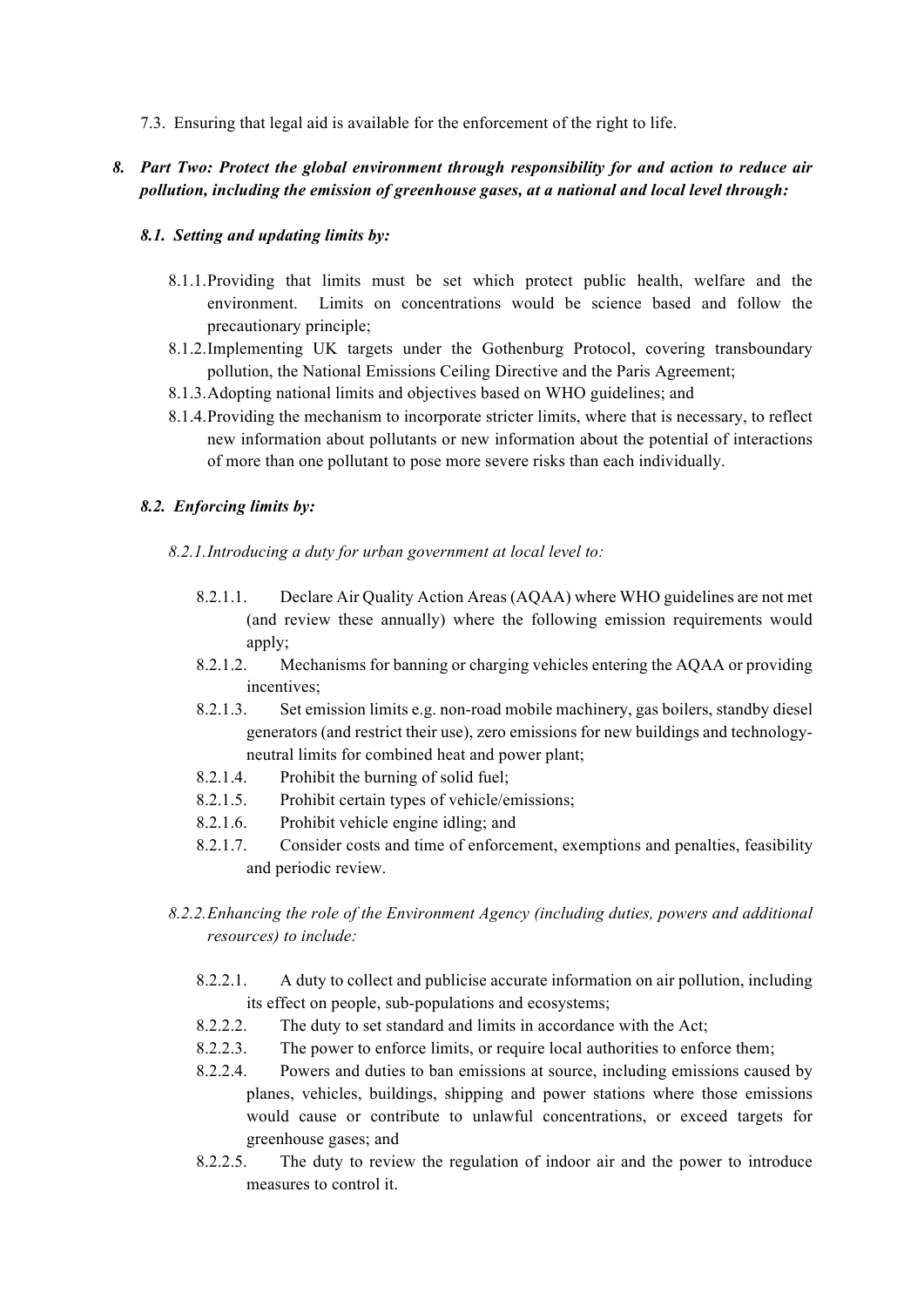- *8.2.3.Ensuring that access and duties to report emission and concentration data to the European Environment Agency are maintained.*
- *8.2.4.Educating and involving the public including by guaranteeing the Aarhus Convention rights to information, public involvement and access to justice.*
	- 8.2.4.1. Follow the recommendations in the Brundtland Report 1987 including to achieve "shared perceptions of long-term environmental issues and the appropriate efforts needed to deal successfully with the problems of protecting and enhancing the environment". Also respond to the "need for informed and active citizens, consumers and scientists who are aware of the impacts of their actions on current and future lives, livelihoods and environments; of the limits in our understanding and knowledge of such impacts; and of the need for radical change such that we 'tread more lightly' on the Earth".

### *9. Part Three: Protect the wellbeing of future generations by*

- 9.1. Ensuring the UK lives within its environmental limits, using only its fair share of the earth's earth's resources so that our ecological footprint is reduced to the global average availability of resources<sup>1</sup>; and
- 9.2. Providing that the powers to limit emissions apply to all emissions, including those which cause or contribute to climate change.

### *10. Part Four: Apply the precautionary principle*

10.1. Providing that, under the new Clean Air Act, where there is good reason to believe that harmful effects may occur to human, animal or plant health, or to the environment or to the well-being of future generations and the level of scientific uncertainty about the consequences or likelihoods is such that risk cannot be assessed with sufficient confidence to inform decision-making, the decision maker must adopt the decision which avoids serious harm to health, the environment or the wellbeing of future generations.

## *11. Part Five: Apply the principles of "polluter pays"*

- 11.1. Enforcement of legal limits or harmful pollution will be backed up with fines and/or entitlement to reparation; and
- 11.2. Charges may be levied by government at national, regional or local level to deter pollution.

## *12. Part Six: Harness the opportunity to update the existing Clean Air Act legislation for modern sources of pollution and technologies and consolidate it*

12.1. Consider information and reports published by Defra as part of the Red Tape Challenge and subsequently in relation to existing Clean Air Act legislation e.g. between 2010 and 2015.

 

 $<sup>1</sup>$  See e.g. Wales Wellbeing of Future Generations (Wales) Act 2015</sup>